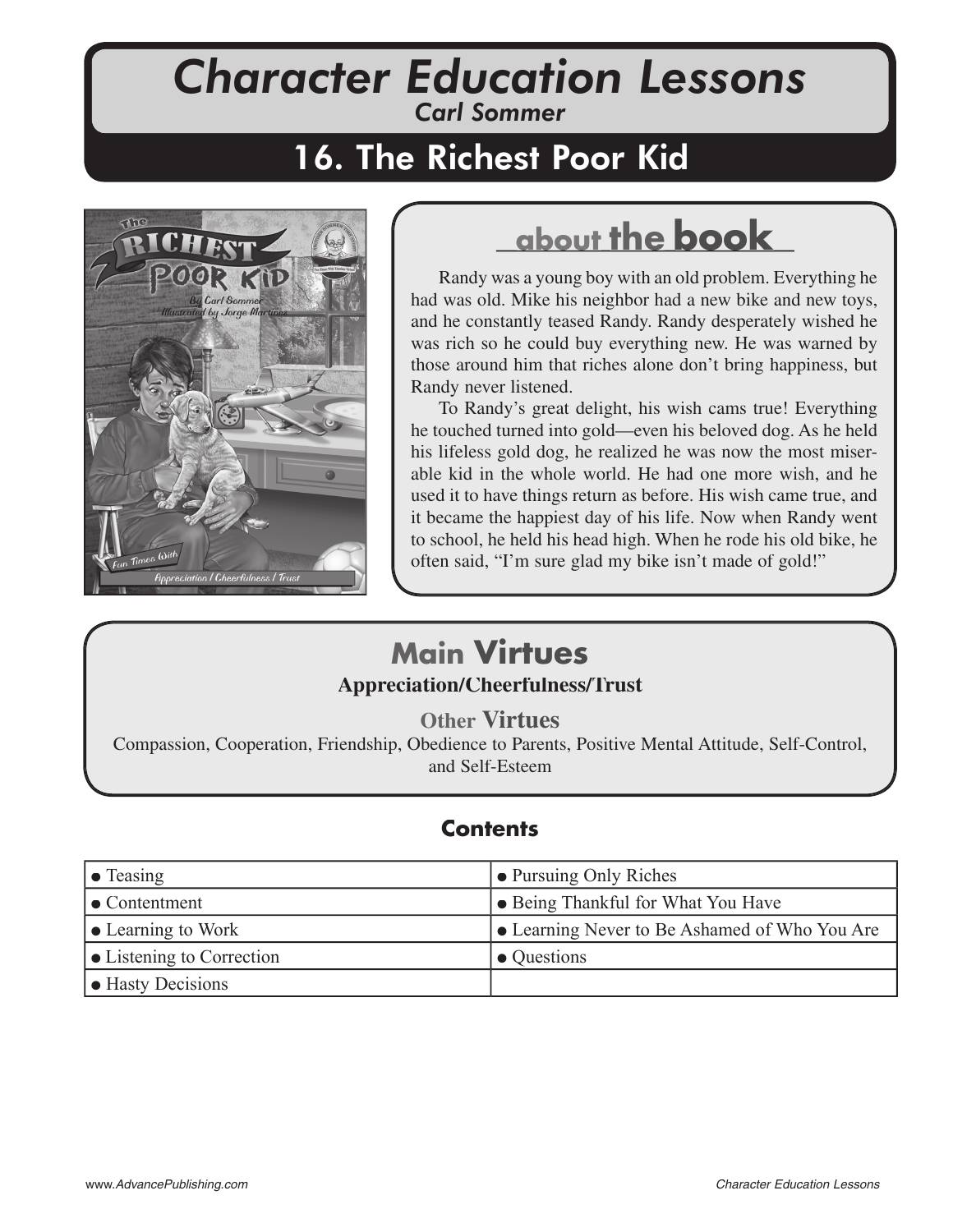#### **Teasing**

 Randy had an old bicycle and a few old toys; but his neighbor Mike had a new bike and many new toys. Whenever Mike saw Randy riding his old bike, he yelled, "Get your piece of junk off the road!" Then he laughed at Randy riding his old bike.

 What is being done when someone is being teased? The person doing the teasing is trying to have fun by annoying someone else. It is the opposite of love. Love tries to help others, teasing tries to annoy others.

#### **Contentment**

 Yes, everything Randy had was old because his family was poor. His dad had died when he was three years old, and his mom had to work to support the family. Mom made barely enough money to pay for rent and food, so there was no money left for new things. But there was one thing mom always gave her children—lots and lots of love.

 In the evenings, Mom read to her children from the library. When they were finished reading, they sat around and talked. Mom often remarked, "As long as we have food and clothing, we should be happy and content."

 But Randy always mumbled to himself, "Not me! Look at my friends. They have new things and they're always happy. I have old things, and I'm always miserable!"

#### **Learning to Work**

 There was another thing that made Randy mad—real mad. His mom believed that teaching children how to work would help them when they became older.

 Randy and his brother and sister had to do chores around the house. They cleaned the dishes, vacuumed the floors, dusted the furniture, took out the garbage, helped with the laundry, weeded the garden, mowed the lawn, and did whatever else was needed. But his neighbor, Mike, never had to do any work inside or outside the house.

 Whenever Mike saw Randy weeding the garden, he teased, "Look at the poor servant boy." Then he let out a loud laugh and say, "Make sure you're pulling out all the weeds."

 Randy, his face red with anger, groaned, "Ohhhh!!!! If only I were rich! Then I'd get someone to do all my work. Then no one would ever laugh at me again!"

## **Listening to Correction**

Randy hated to be corrected. He got mad whenever his teacher, Mrs. Decker, said in class, "To become successful you'd must learn how to work."

 He became furious whenever Mrs. Decker told the class what his mom tried to teach him. "Remember, things don't bring happiness. If you have a loving home, clothes to wear, and food to eat, you have what you need to be happy."

 "No way!" Randy always mumbled. "Happiness comes by having new things. I wish my pockets were filled with gold so I could buy anything I want. If this happens, I'd throw away all my old junk and buy everything new. Then no one could ever tease me again. Oh, how I wish I were rich! I'd be the happiest kid in the whole world!"

Wise are those children who learn to listen to correction.

## **Hasty Decisions**

 After doing his chores one night, Randy threw himself on his bed and groaned, "Ohhhhh!!!!! If only I were rich! I'd be so happy. I'd never have a sad day in my life again!"

 Randy had not done anything unusual that day—nothing that would explain what was about to happen. Suddenly the floor shook, a flash of lightning lit up the room, and there was a deafening blast of thunder!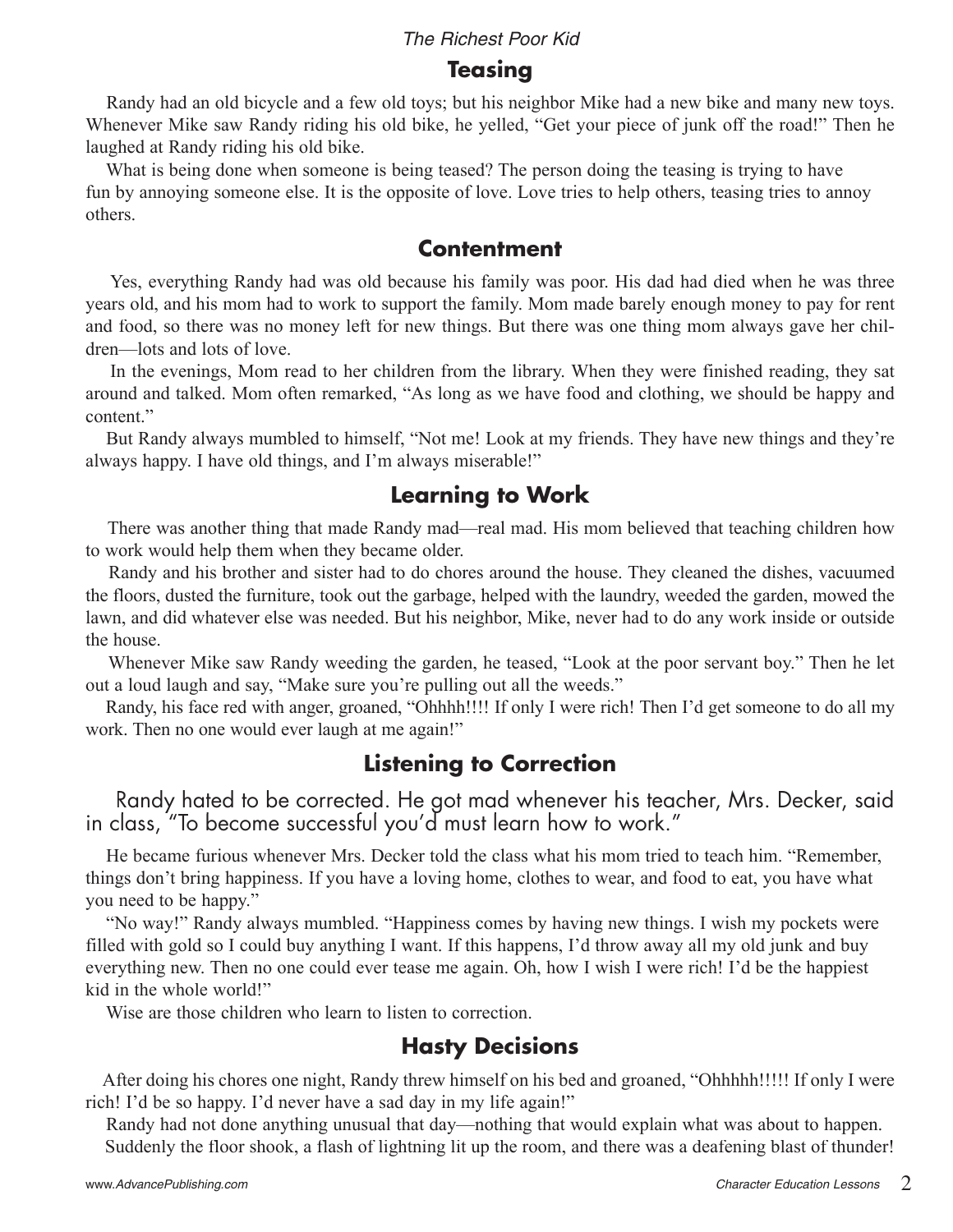It seemed as if the sun itself had burst into his room.

 Randy sat up straight in his bed. His eyes nearly bolted out of their sockets. By his window was a cloud with a man's face!

The voice spoke slowly, "Randy, you can wish for anything you want."

 Then the voice warned, "But don't forget! You get only two wishes, so be extremely careful for what you wish."

 Randy did not waste a second. He knew exactly what he wanted. He blurted out, "I wish everything I touch turns to gold!"

 Randy made a hasty decision. It is always wise to think before you act. Hasty decision can get you into all sorts of trouble.

#### **Pursuing Only Riches**

Then he looked at all the gold around him. "Why am I getting sad?" he asked. "I'm rich!"

 Randy gathered some of the gold objects and placed them on his desk. He sat down in his gold chair and exclaimed, "Look at all my gold! Now I can buy anything I want!"

 Sandy, his beloved dog, entered the room. Randy bent down, stretched out his arms, and called, "Come, Sandy! Come!"

 Sandy raced across the room and jumped on his lap. "Good girl," said Randy as he patted Sandy's head. Then Randy screamed, "OH NOOOOO!!!!!"

Sandy turned to gold!

 Randy plopped into his gold chair and wept. "Ohhhhh!!!!!" he cried over and over again. "How I wish I could have my Sandy back! Why does everything I touch turn to gold? This is the worst day of my life! I'm the richest kid in the whole world, but I'm also the most miserable kid in the whole world!"

 Many people think that having riches will solve all their problems, but it's a false dream. There's nothing wrong with riches, but life consists more than just having lots of money.

#### **Being Thankful for What You Have**

 Then he remembered what his mom and teacher had tried to tell him. "Things don't bring happiness. If you have a loving home, clothes to wear, and food to eat, you have all you need to be happy."

 "They're right," said Randy shaking his head. "Look at me, I can turn everything to gold, but I'm the most miserable kid in the whole world. All I want is to have my dog back and to be able to drink a glass of water!"

Randy jumped up and exclaimed, "I get one more wish! I could wish to have my dog back!"

 Suddenly, fear gripped Randy, and sweat began pouring down his face. "What if nothing happens and everything stays this way forever? Did I really get two wishes?"

 Randy plopped into his gold chair and began to envision everything in his house turned to gold. "I may never to use my hands again to hug my mom," he cried, "hold an ice cream cone, play soccer, or hold Sandy. Oh how I hate that everything I touch turns to gold. What a terrible, miserable life!"

 Many times it takes tragedy to learn to appreciate the things we have. Think of some foreign countries where children are starving and would appreciate just a slice of bread. Be thankful for the things you have.

## **Learning Never to be Ashamed of Who You Are**

 Then he reached out and gave his mom a giant hug. "I love you, Mom! Now I know that even though we don't have much money, I'm the richest poor kid having a mom like you."

"Thank you," said Mom as she kissed Randy and wiped tears from her eyes.

 The next day when Mike laughed at him for working so hard, he said to himself, "You can laugh all you want. It doesn't bother me anymore."

 When Randy went to school, he held his head high. No longer did he care what anyone thought about his old clothes or his family's old car. And whenever he rode his old bike, he said, "I'm sure glad my bike isn't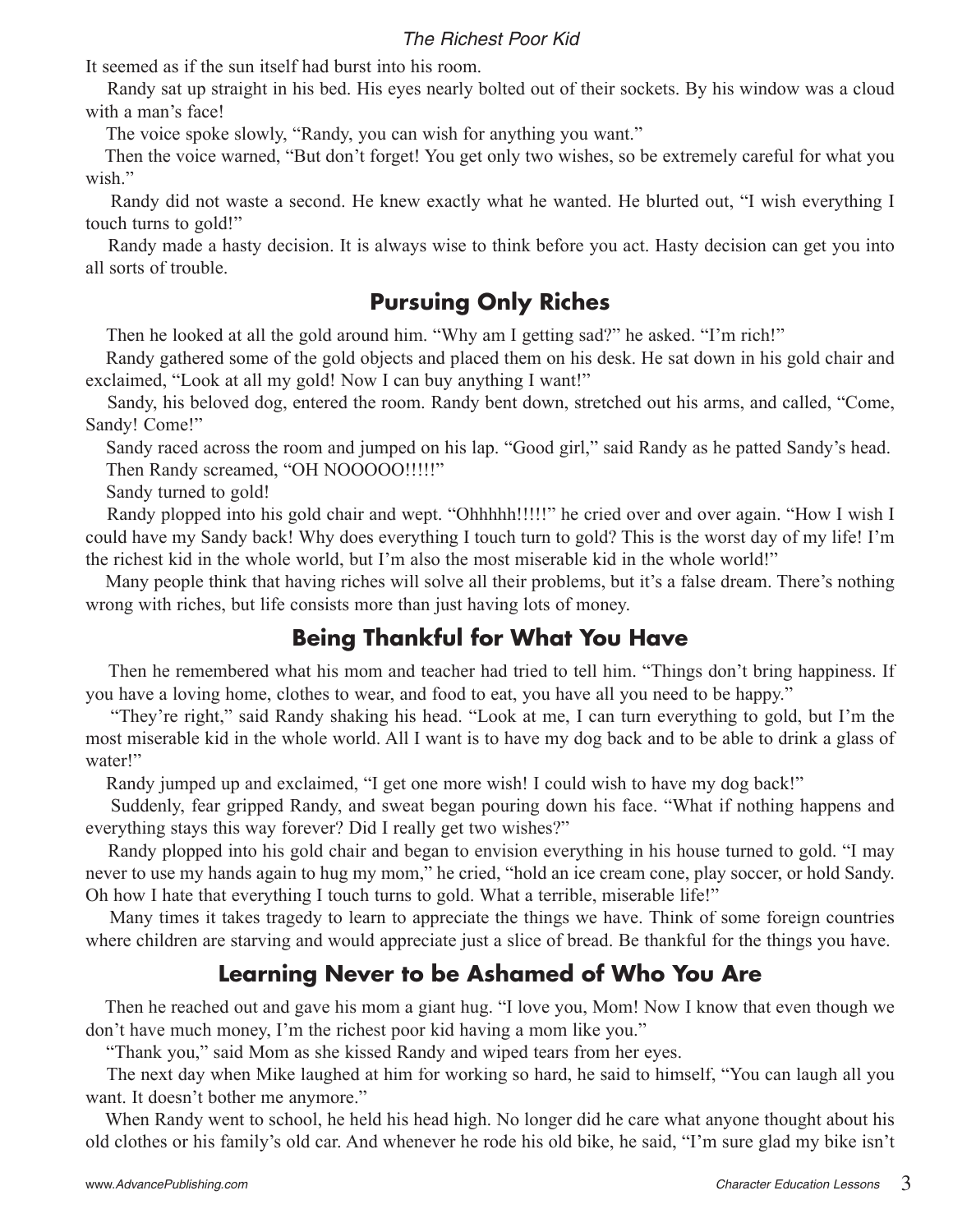made of gold!"

 If what you are doing is right, never be ashamed of what you are. Don't let what others think destroy you.

#### **Questions**

1. What was Randy's problem? *Randy's problem was that everything he had was old.*

2. What would Mike yell when Randy rode his old bike? *Randy would yell, "Get your piece of junk off the road!"* 

3. What would Mike do after yelling at Randy, "Get your piece of junk off the road!"?

*Mike would laugh at Randy for riding his old bike.*

Mike is teasing Randy. What is being done when someone is being teased? The person doing the teasing is trying to have fun by annoying someone else. It is the opposite of love. Love tries to help others; teasing tries to annoy others.

4. A. Why was Randy's family poor?

*Randy's family was poor because his dad had died when he was three years old, and his mom had to work to support the family. Mom made barely enough money to pay for rent and food, so there was no money left for new things.* 

B. Why are people around us poor? *Some reasons are: sickness, lack of job skills, drop out of school, single parents needing to support a family, drug addiction, getting into debt, etc.*

C. What can people do to get out of poverty? *Some solutions are: seek welfare, go back to school, learn a profitable skill or trade, get out of debt, learn how to save money, etc.* 

5. What did Randy's mom give her children lots of? *Randy's mom gave her children lots of love.*

6. What would Randy's mom do in the evenings? *In the evenings Randy's mom read books from the library to her children.*

7. What would Randy's mom often say about food and clothing? *Randy's mom often said, "As long as we have food and clothing, we should be happy and content."*

8. What did Randy always mumble to himself when his mom said, "As long as we have food and clothing, we should be happy and content"?

*Randy always mumbled to himself, "Not me! Look at my friends. They have new things and they're always happy. I have old things, and I'm always miserable!"*

9. A. What did his mom believe about work that made Randy really mad? *What made Randy really mad was his mom believed that teaching children how to work would help them when they became older.*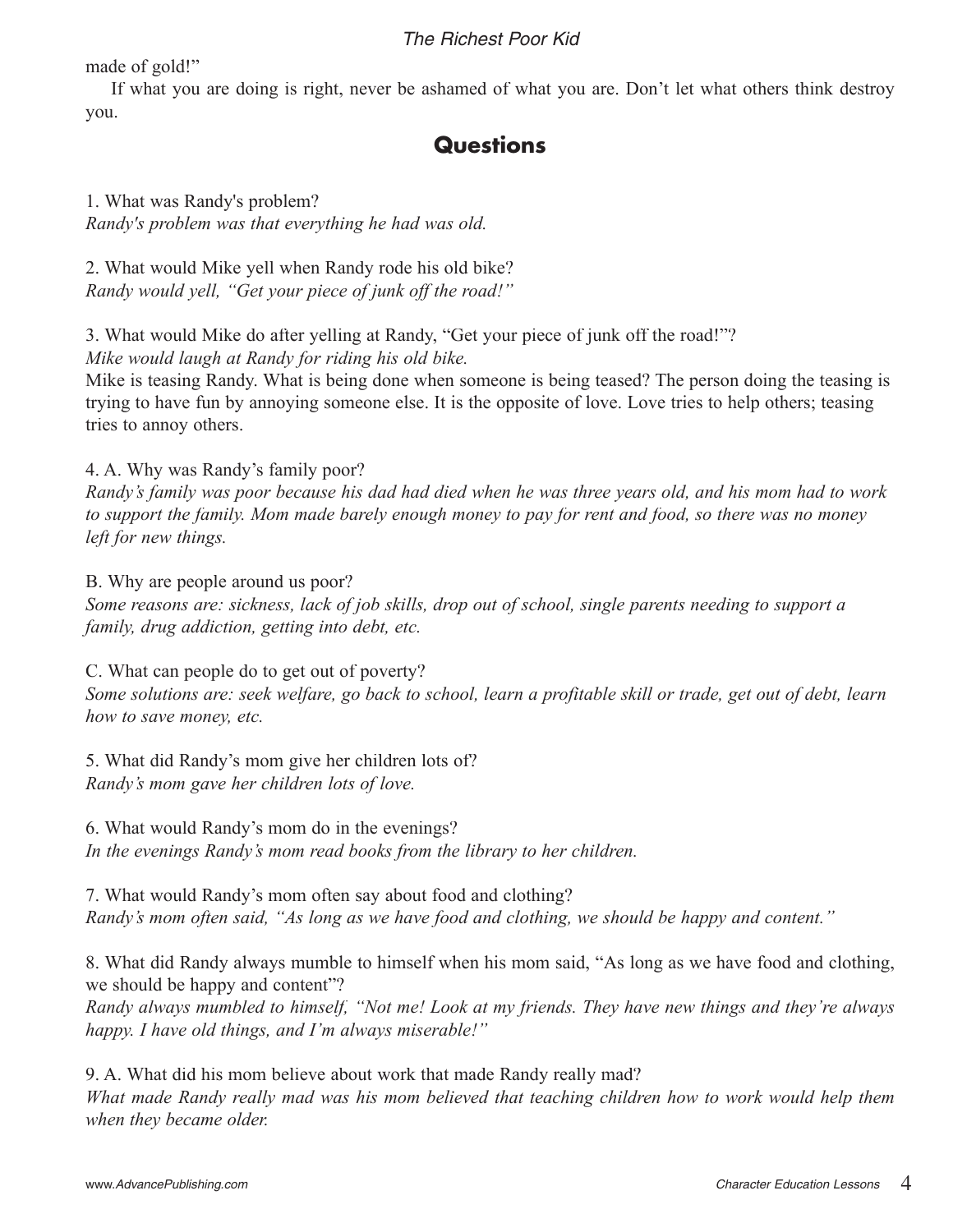B. How does teaching children how to work help them when they become older? *Children taught early how to work learn skills that will greatly benefit them when they enter the workforce. Employees are always looking for workers who have a good work ethic. When parents teach their children this important trait of being diligent, these trained children are often given the better paying jobs.*

10. What kind of chores did the children have to do in Randy's house? *The children cleaned the dishes, vacuumed the floors, dusted the furniture, took out the garbage, helped with the laundry, weeded the garden, mowed the lawn, and did whatever else was needed.*

11. What would Mike say to Randy when he saw him weeding the garden? *Whenever Mike saw Randy weeding the garden he teased him saying, "Look at the poor servant boy."*

12. What was Randy's reaction when he was corrected? *Randy hated to be corrected.* 

13. What would Randy always mumble when his teacher said, "Remember, things don't bring happiness. If you have a loving home, clothes to wear, and food to eat, you have all you need to be happy"? *Randy always mumbled, "No way!" Randy always mumbled. "Happiness comes by having new things. I wish my pockets were filled with gold so I could buy anything I want. If this happens, I'd throw away all my old junk and buy everything new. Then no one could ever tease me again. Oh, how I wish I were rich! I'd be the happiest kid in the whole world!"*

14. What did the man's voice tell Randy?

*The man's voice said, "Randy, you can wish for anything you want."*

15. What did the man's voice warn Randy?

*The man's voice warned, "But don't forget! You get only two wishes, so be extremely careful for what you wish."*

16. What did Randy immediately say after he heard, "You can wish for anything you want"? *Randy immediately said, "I wish everything I touch turns to gold!"* Randy made a hasty decision. It is always wise to think before you act. Hasty decision can get you into all sorts of trouble.

17. What happened when Randy touched a lamp which was the closest thing in the room? *When Randy touched the lamp, it turned into gold.*

18. What did Randy shout as he held the gold lamp? *Randy shouted, "I'm rich! I'm really rich! Now I can buy everything new! This is the happiest day of my life!"*

19. What happened to everything Randy touched in his room? *Whatever Randy touched in his room turned into gold.*

20. What happened when Randy bit down hard on the apple? *When Randy bit down hard on the apple, he yelled, "Ouchhh!!!" The apple had turned to gold!*

21. How did Randy finally manage to get a drink of water? *Randy finally got a drink of water by putting his head on the faucet and pushing it.*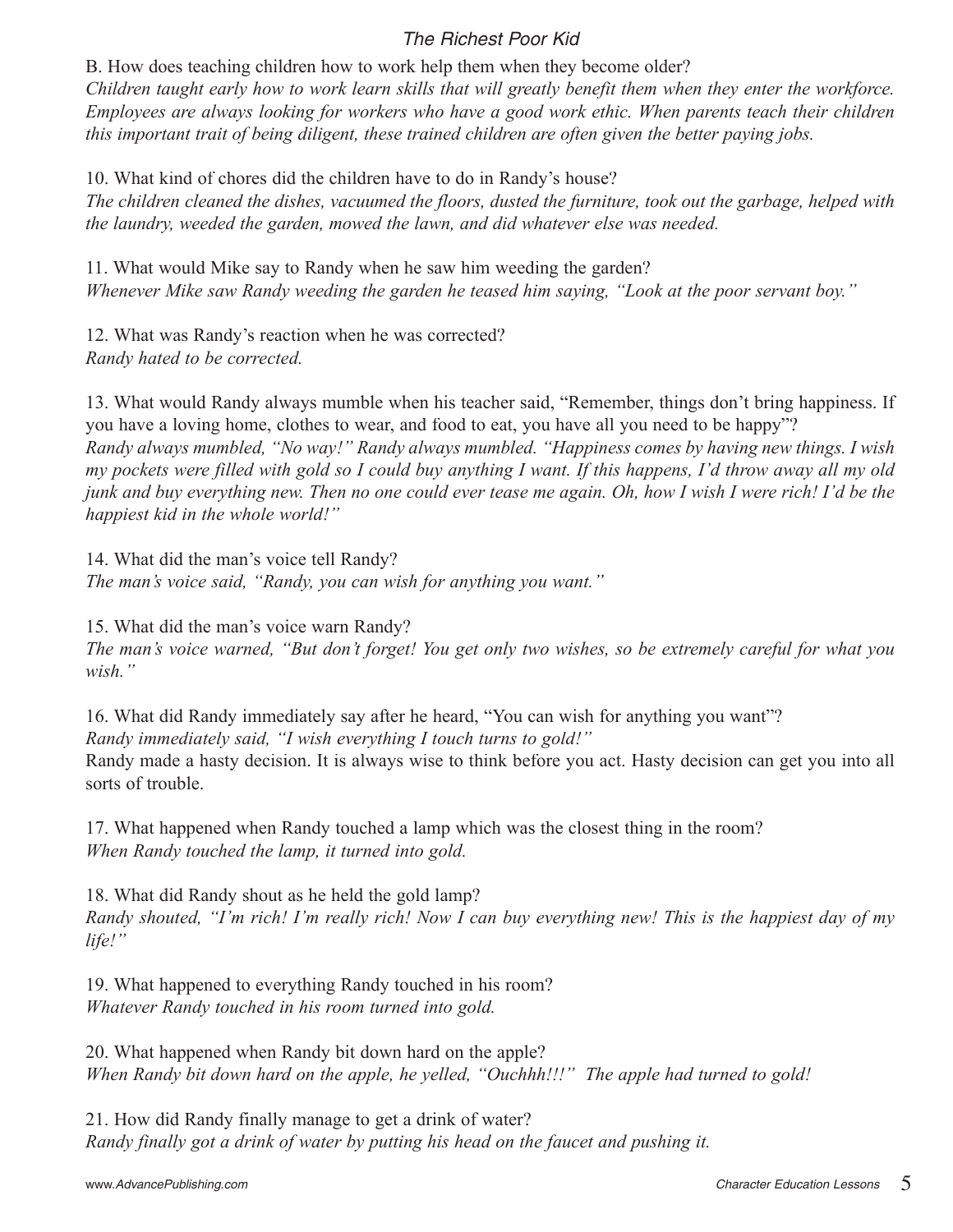22. What happened to Randy as he was drinking the water from the faucet? *While Randy was drinking the water from the faucet, he began feeling more and more miserable. He grumbled, "All this gold isn't making me happy anymore."* 

23. What did Randy do and say when he saw his dog Sandy, the dog he so greatly loved? *When Randy saw Sandy, the dog he so greatly loved, he bent down, stretched out his arms, and called, "Come, Sandy! Come!"*

24. What happened to Sandy when the dog jumped on Randy's lap? *Sandy turned into gold.*

25. How did Randy react when Sandy turned into gold? *Randy sat down on his gold chair with his gold dog and wept bitterly.* 

26. What did Randy say as he held his gold dog?

*As Randy held his gold dog, he said, "Why does everything I touch turn to gold? This is the worst day of my life! I'm the richest kid in the whole world, but I'm also the most miserable kid in the whole world!"* Many people think that having riches will solve all their problems, but it's a false dream. There's nothing

wrong with riches, but life consists of more than just having lots of money.

27. What did Randy say as he held his gold dog when his mother and teacher said to him, "Things don't bring happiness. If you have a loving home, clothes to wear, and food to eat, you have all you need to be happy"?

*When Randy thought about what his mother and teacher taught, he said, "They're right. Look at me. I can turn everything to gold, but I'm the most miserable kid in the whole world. All I want is to have my dog back and to be able to drink a glass of water!"*

28. What did Randy say then about having new things and how he wanted to live now?

*Randy said, "I don't care if I ever get anything new again for the rest of my life. I just want to live the way I used to."*

Many times it takes tragedy to learn to appreciate the things we have. Think of poor people around you and some foreign countries where children are starving and would appreciate just a slice of bread. Be thankful for the things you have.

29. What did Randy say as he thought about having another wish?

*As Randy thought about having another wish he said, "I got be very, very careful for what I wish. I have only one wish left."*

Thinking before you act is an important trait to learn.

30. What did Randy say after turning everything to gold?

*After turning everything to gold, Randy said, "Oh how I hate that everything I touch turns to gold. What a terrible, miserable life!"*

31. What did Randy say after his second wish that everything would be like it was before came true? *When Randy's second wish came true, he said, "This is the happiest day of my life!"*

32. What did Randy say to his mom after his dream? *When Randy saw his mom after the dream he said, "I love you, Mom! Now I know that even though we don't*